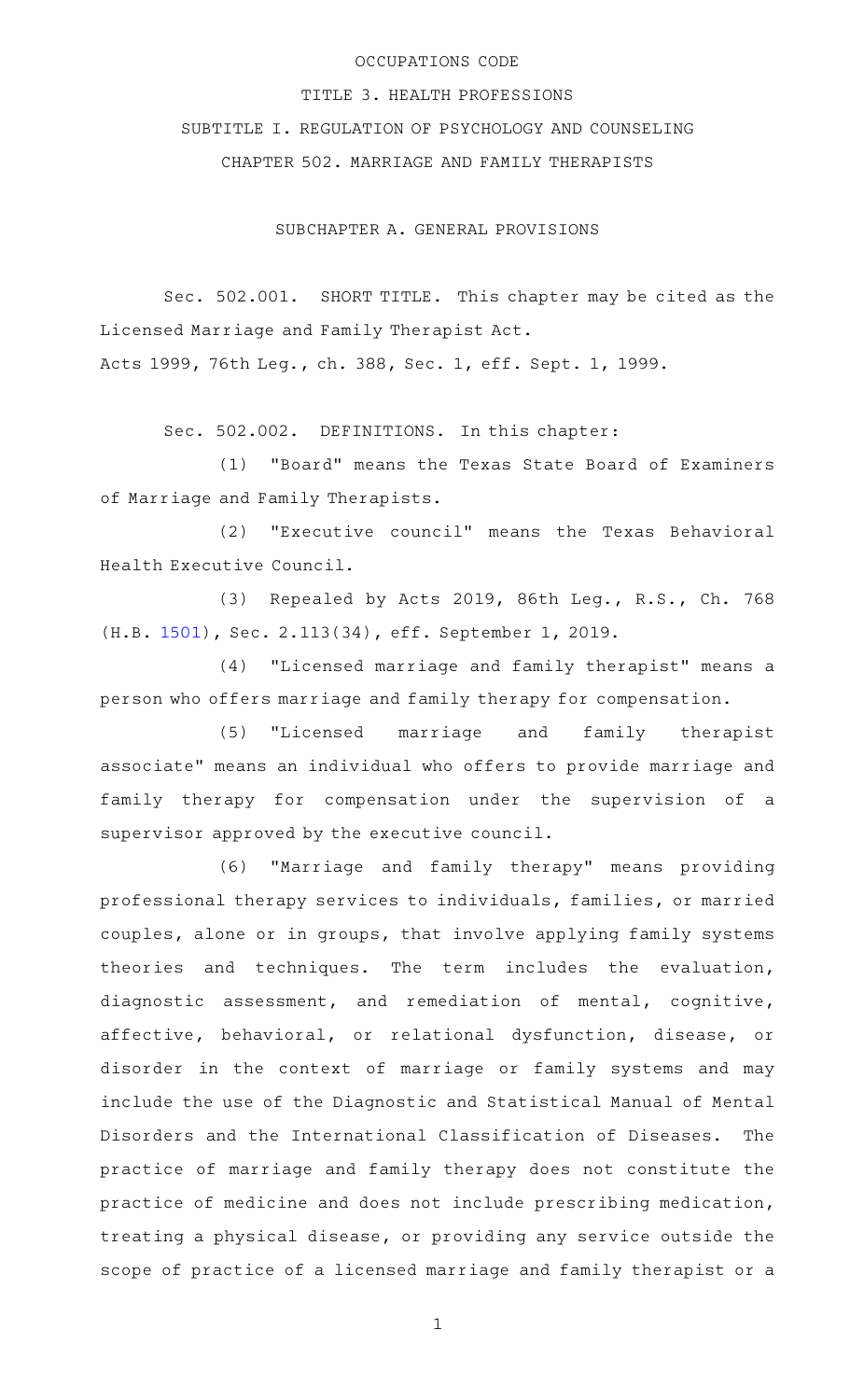licensed marriage and family therapist associate.

Acts 1999, 76th Leg., ch. 388, Sec. 1, eff. Sept. 1, 1999. Amended by Acts 2001, 77th Leg., ch. 1420, Sec. 14.252(a), eff. Sept. 1, 2001.

Amended by:

Acts 2005, 79th Leg., Ch. 1061 (H.B. [1413](http://www.legis.state.tx.us/tlodocs/79R/billtext/html/HB01413F.HTM)), Sec. 1, eff. September 1, 2005.

Acts 2017, 85th Leg., R.S., Ch. 501 (H.B. [2818](http://www.legis.state.tx.us/tlodocs/85R/billtext/html/HB02818F.HTM)), Sec. 1, eff. June 9, 2017.

Acts 2019, 86th Leg., R.S., Ch. 768 (H.B. [1501\)](http://www.legis.state.tx.us/tlodocs/86R/billtext/html/HB01501F.HTM), Sec. 2.029, eff. September 1, 2019.

Acts 2019, 86th Leg., R.S., Ch. 768 (H.B. [1501\)](http://www.legis.state.tx.us/tlodocs/86R/billtext/html/HB01501F.HTM), Sec. 2.113(1), eff. September 1, 2019.

Acts 2019, 86th Leg., R.S., Ch. 768 (H.B. [1501\)](http://www.legis.state.tx.us/tlodocs/86R/billtext/html/HB01501F.HTM), Sec. 2.113(34), eff. September 1, 2019.

Sec. 502.004. APPLICATION OF CHAPTER. This chapter does not apply to:

 $(1)$  the activities, within the scope of a person's employment, of a person employed to perform marriage and family therapy by a federal, state, county, or municipal agency or, except as provided by Section [21.003](http://www.statutes.legis.state.tx.us/GetStatute.aspx?Code=ED&Value=21.003)(b), Education Code, by a public or private educational institution;

 $(2)$  the activities of a student, intern, or trainee in marriage and family therapy in a recognized course of study in marriage and family therapy at an accredited institution of higher education or other training institution, if:

(A) the activities constitute a part of the course of study; and

(B) the person is called a "marriage and family therapist intern" or similar title;

(3) the activities and services of a person licensed to practice another profession, including a physician, attorney, registered nurse, occupational therapist, psychologist, social worker, or licensed professional counselor; or

(4) the activities and services of a recognized religious practitioner, including a pastoral counselor or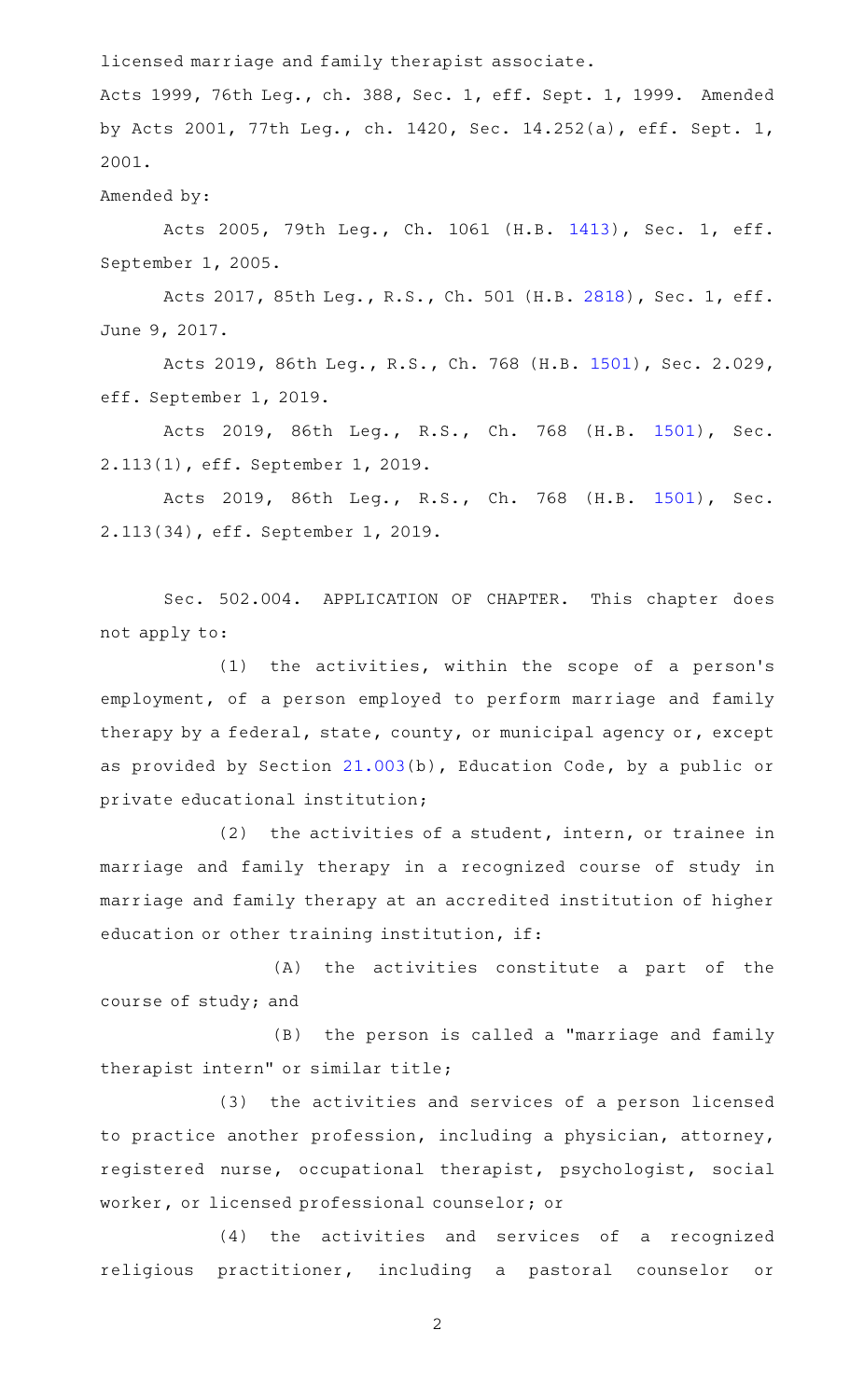Christian Science practitioner recognized by the Church of Christ Scientist as registered and published in the Christian Science Journal, if the practitioner practices marriage and family therapy in a manner consistent with the laws of this state. Acts 1999, 76th Leg., ch. 388, Sec. 1, eff. Sept. 1, 1999. Amended by Acts 2003, 78th Leg., ch. 892, Sec. 34, eff. Sept. 1, 2003. Amended by:

Acts 2005, 79th Leg., Ch. 1061 (H.B. [1413](http://www.legis.state.tx.us/tlodocs/79R/billtext/html/HB01413F.HTM)), Sec. 3, eff. September 1, 2005.

Acts 2011, 82nd Leg., R.S., Ch. 1134 (H.B. [1386](http://www.legis.state.tx.us/tlodocs/82R/billtext/html/HB01386F.HTM)), Sec. 6, eff. June 17, 2011.

SUBCHAPTER B. BOARD OF EXAMINERS OF MARRIAGE AND FAMILY THERAPISTS

Sec. 502.051. BOARD; MEMBERSHIP. (a) The Texas State Board of Examiners of Marriage and Family Therapists consists of nine members appointed by the governor with the advice and consent of the senate as follows:

(1) five marriage and family therapist members; and

(2) four members who represent the public.

(b) Appointments to the board shall be made without regard to the race, color, disability, sex, religion, age, or national origin of the appointee.

(c) In making appointments under Subsection  $(a)(1)$ , the governor shall consider recommendations made by recognized professional associations of marriage and family therapists in this state.

Acts 1999, 76th Leg., ch. 388, Sec. 1, eff. Sept. 1, 1999.

Sec. 502.052. MEMBERSHIP; RESTRICTIONS. (a) A board member appointed under Section [502.051\(](http://www.statutes.legis.state.tx.us/GetStatute.aspx?Code=OC&Value=502.051)a)(1) must:

(1) be eligible for a license under this chapter; and

(2) have been engaged in the practice or education of marriage and family therapy for at least five years or have 5,000 hours of clinical experience in the practice of marriage and family therapy.

(b) One member appointed under Section  $502.051(a)(1)$  $502.051(a)(1)$  must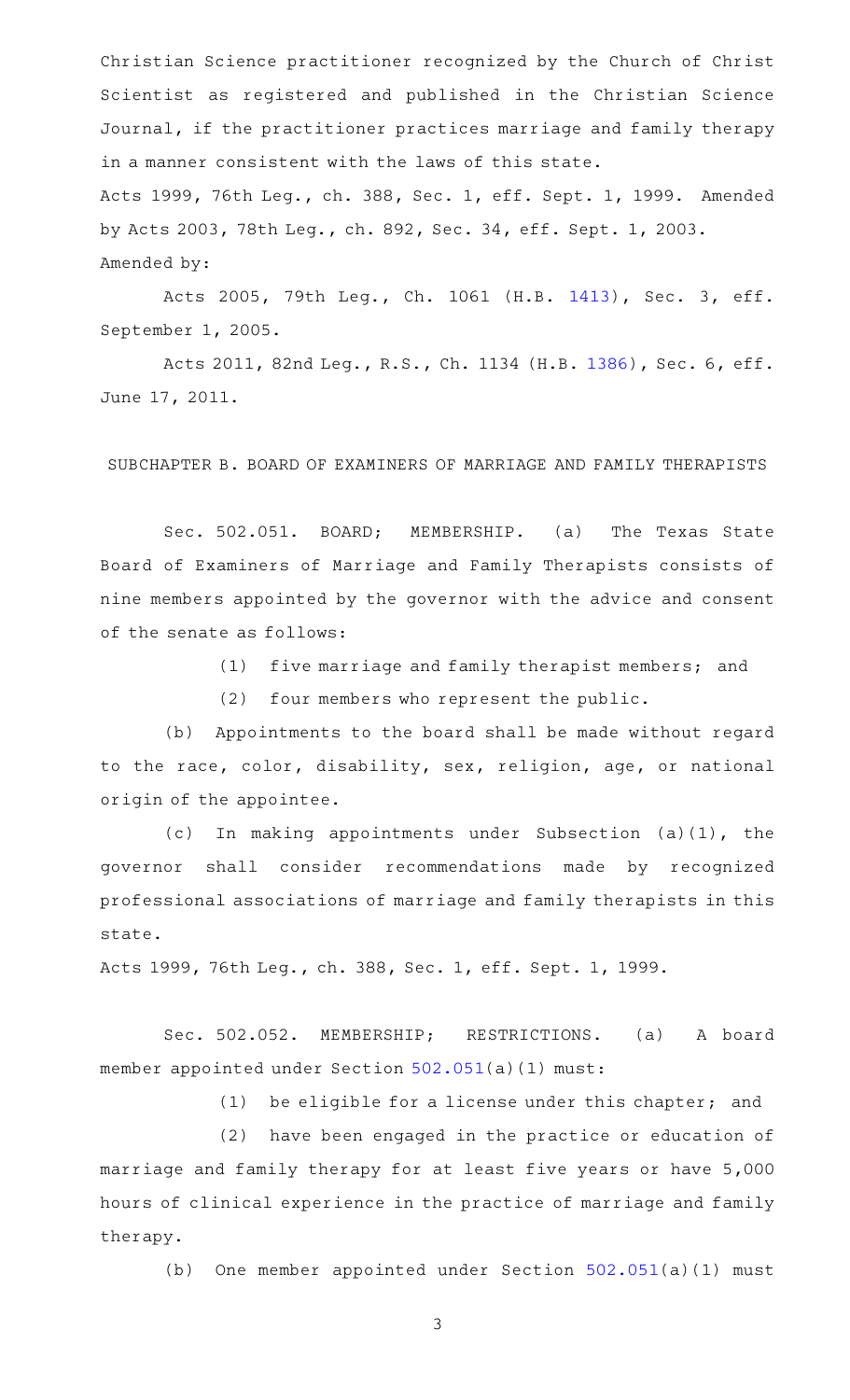be a professional educator in marriage and family therapy.

(c)AAA person is not eligible for appointment as a public member of the board under Section [502.051](http://www.statutes.legis.state.tx.us/GetStatute.aspx?Code=OC&Value=502.051)(a)(2) if:

(1) the person is registered, certified, or licensed by an occupational regulatory agency in the field of health care;

(2) the person's spouse is registered, certified, or licensed by an occupational regulatory agency in the field of mental health; or

(3) the person or the person's spouse:

(A) is employed by or participates in the management of a business entity or other organization regulated by the board or receiving funds from the board;

(B) owns or controls, directly or indirectly, more than a 10 percent interest in a business entity or other organization regulated by or receiving funds from the board; or

(C) uses or receives a substantial amount of tangible goods, services, or funds from the board, other than compensation or reimbursement authorized by law for board membership, attendance, or expenses.

Acts 1999, 76th Leg., ch. 388, Sec. 1, eff. Sept. 1, 1999.

#### Amended by:

Acts 2005, 79th Leg., Ch. 1061 (H.B. [1413](http://www.legis.state.tx.us/tlodocs/79R/billtext/html/HB01413F.HTM)), Sec. 4, eff. September 1, 2005.

Sec. 502.053. MEMBERSHIP RESTRICTIONS. (a) In this section, "Texas trade association" means a cooperative and voluntarily joined statewide association of business or professional competitors in this state designed to assist its members and its industry or profession in dealing with mutual business or professional problems and in promoting their common interest.

(b) A person may not be a member of the board if:

(1) the person is an officer, employee, or paid consultant of a Texas trade association in the field of health services; or

 $(2)$  the person's spouse is an officer, manager, or paid consultant of a Texas trade association in the field of mental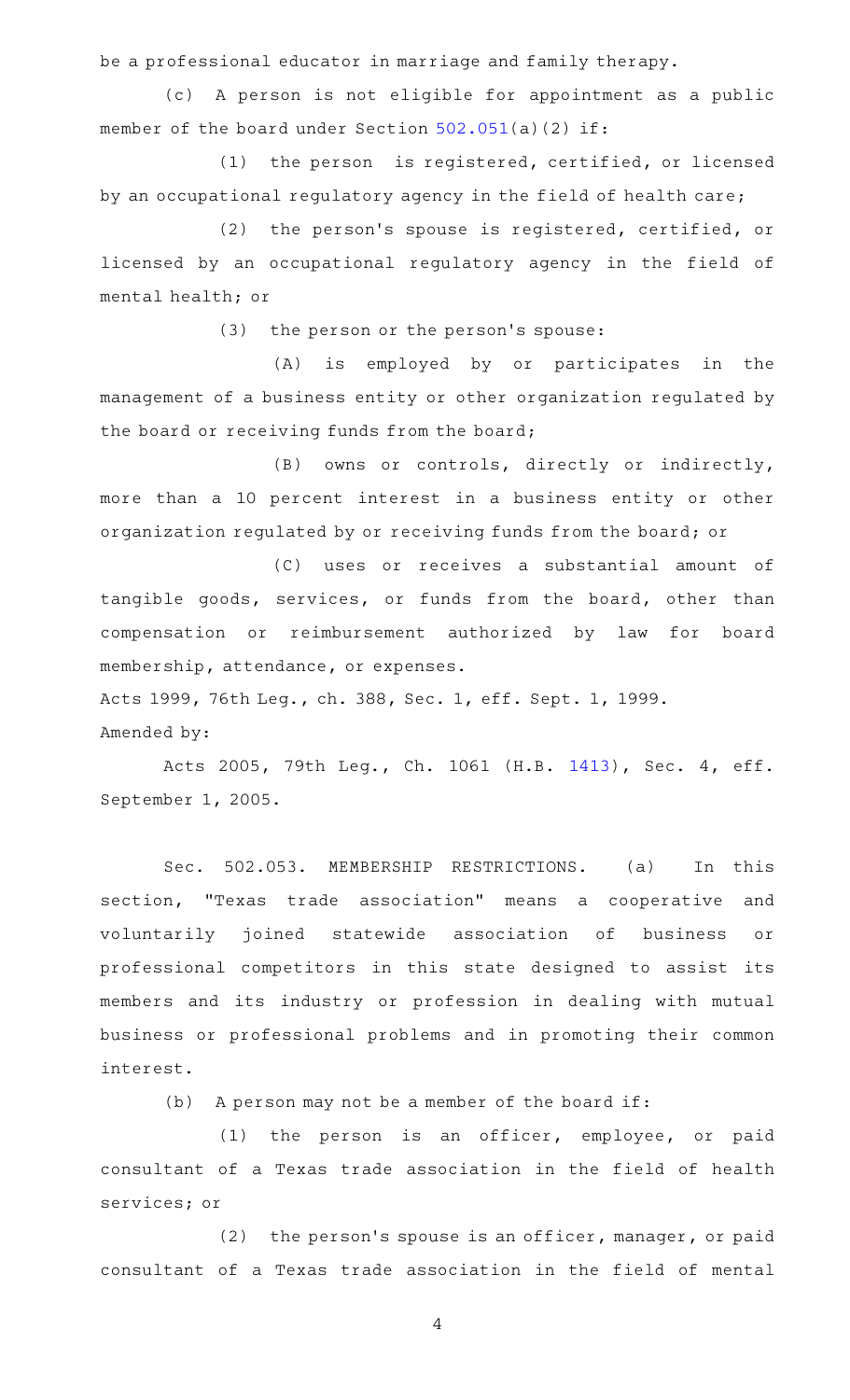health.

(c) A person may not be a member of the board if the person is required to register as a lobbyist under Chapter [305](http://www.statutes.legis.state.tx.us/GetStatute.aspx?Code=GV&Value=305), Government Code, because of the person's activities for compensation on behalf of a profession related to the operation of the board. Acts 1999, 76th Leg., ch. 388, Sec. 1, eff. Sept. 1, 1999. Amended by:

Acts 2005, 79th Leg., Ch. 1061 (H.B. [1413](http://www.legis.state.tx.us/tlodocs/79R/billtext/html/HB01413F.HTM)), Sec. 5, eff. September 1, 2005.

Acts 2019, 86th Leg., R.S., Ch. 768 (H.B. [1501\)](http://www.legis.state.tx.us/tlodocs/86R/billtext/html/HB01501F.HTM), Sec. 2.030, eff. September 1, 2019.

Acts 2019, 86th Leg., R.S., Ch. 768 (H.B. [1501\)](http://www.legis.state.tx.us/tlodocs/86R/billtext/html/HB01501F.HTM), Sec. 2.031, eff. September 1, 2019.

Sec. 502.054. TERMS; VACANCY. (a) Members of the board serve staggered six-year terms. The terms of three members expire on February 1 of each odd-numbered year.

(b) If a vacancy occurs during a member's term, the governor shall appoint a replacement to fill the unexpired term. Acts 1999, 76th Leg., ch. 388, Sec. 1, eff. Sept. 1, 1999.

Sec. 502.055. OFFICERS. (a) The governor shall designate a board member as the presiding officer. The presiding officer serves in that capacity at the will of the governor.

(b) At the meeting of the board held closest to August 31 of each year, the board shall elect one of its members as the assistant presiding officer. The assistant presiding officer serves as provided by board rule.

Acts 1999, 76th Leg., ch. 388, Sec. 1, eff. Sept. 1, 1999.

Sec. 502.056. GROUNDS FOR REMOVAL. (a) It is a ground for removal from the board that a member:

(1) does not have at the time of taking office the qualifications required by Section [502.052;](http://www.statutes.legis.state.tx.us/GetStatute.aspx?Code=OC&Value=502.052)

(2) does not maintain during service on the board the qualifications required by Section [502.052;](http://www.statutes.legis.state.tx.us/GetStatute.aspx?Code=OC&Value=502.052)

(3) is ineligible for membership under Section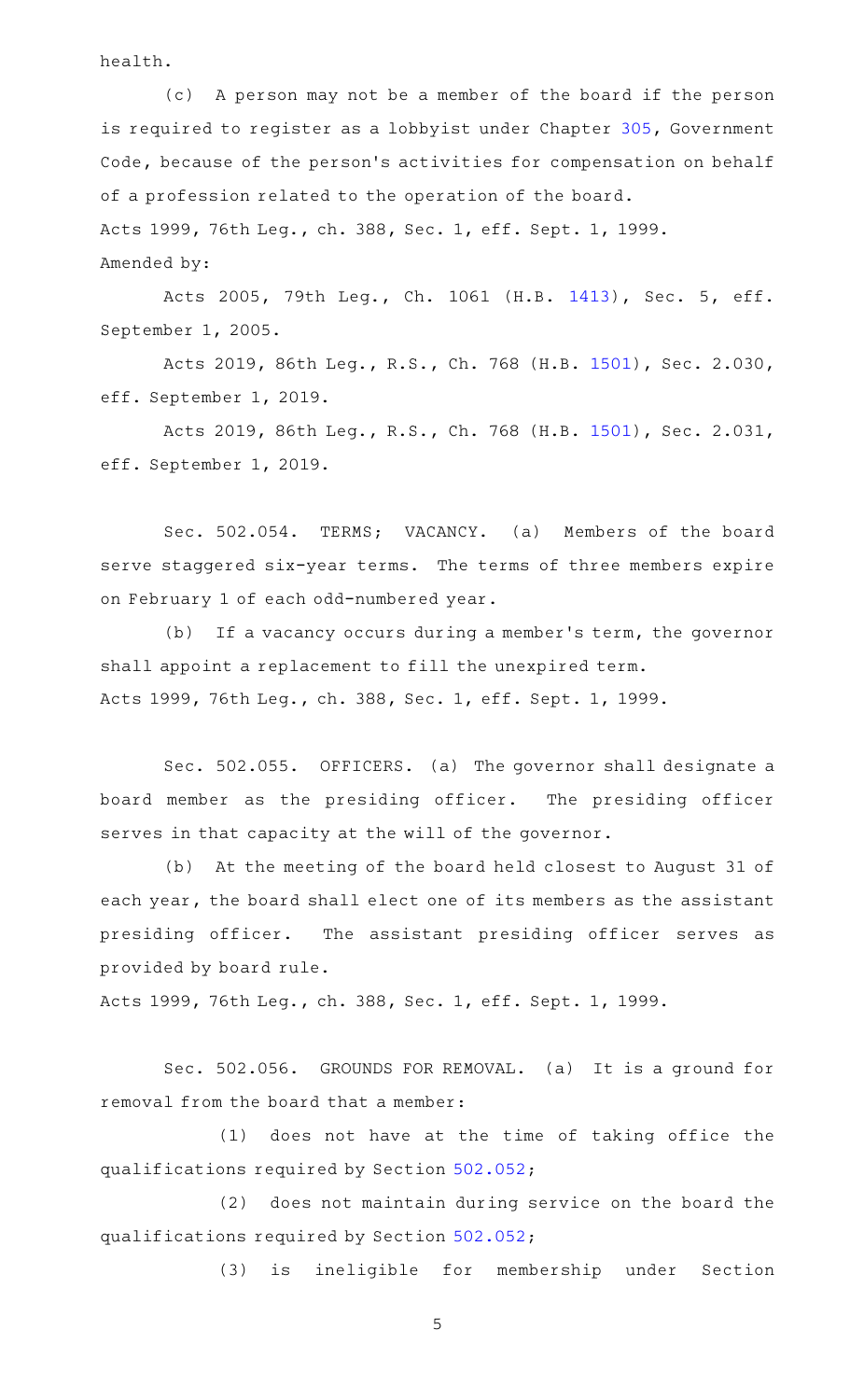## [502.052\(](http://www.statutes.legis.state.tx.us/GetStatute.aspx?Code=OC&Value=502.052)c) or [502.053](http://www.statutes.legis.state.tx.us/GetStatute.aspx?Code=OC&Value=502.053);

(4) cannot, because of illness or disability, discharge the member 's duties for a substantial part of the member 's term;

(5) is absent from more than half of the regularly scheduled board meetings that the member is eligible to attend during a calendar year without an excuse approved by a majority vote of the board; or

(6) violates a prohibition established by Section [502.159.](http://www.statutes.legis.state.tx.us/GetStatute.aspx?Code=OC&Value=502.159)

(b) The validity of an action of the board is not affected by the fact that it is taken when a ground for removal of a board member exists.

(c) If the executive director of the executive council has knowledge that a potential ground for removal exists, the executive director shall notify the presiding officer of the board of the potential ground. The presiding officer shall then notify the governor and the attorney general that a potential ground for removal exists. If the potential ground for removal involves the presiding officer, the executive director shall notify the next highest ranking officer of the board, who shall then notify the governor and attorney general that a potential ground for removal exists.

Acts 1999, 76th Leg., ch. 388, Sec. 1, eff. Sept. 1, 1999. Amended by:

Acts 2005, 79th Leg., Ch. 1061 (H.B. [1413](http://www.legis.state.tx.us/tlodocs/79R/billtext/html/HB01413F.HTM)), Sec. 6, eff. September 1, 2005.

Acts 2019, 86th Leg., R.S., Ch. 768 (H.B. [1501\)](http://www.legis.state.tx.us/tlodocs/86R/billtext/html/HB01501F.HTM), Sec. 2.032, eff. September 1, 2019.

Sec. 502.057. COMPENSATION; REIMBURSEMENT. (a) A board member may not receive compensation for service on the board.

(b) A board member is entitled to reimbursement for expenses as provided by the General Appropriations Act. Acts 1999, 76th Leg., ch. 388, Sec. 1, eff. Sept. 1, 1999. Amended by:

Acts 2005, 79th Leg., Ch. 1061 (H.B. [1413](http://www.legis.state.tx.us/tlodocs/79R/billtext/html/HB01413F.HTM)), Sec. 7, eff.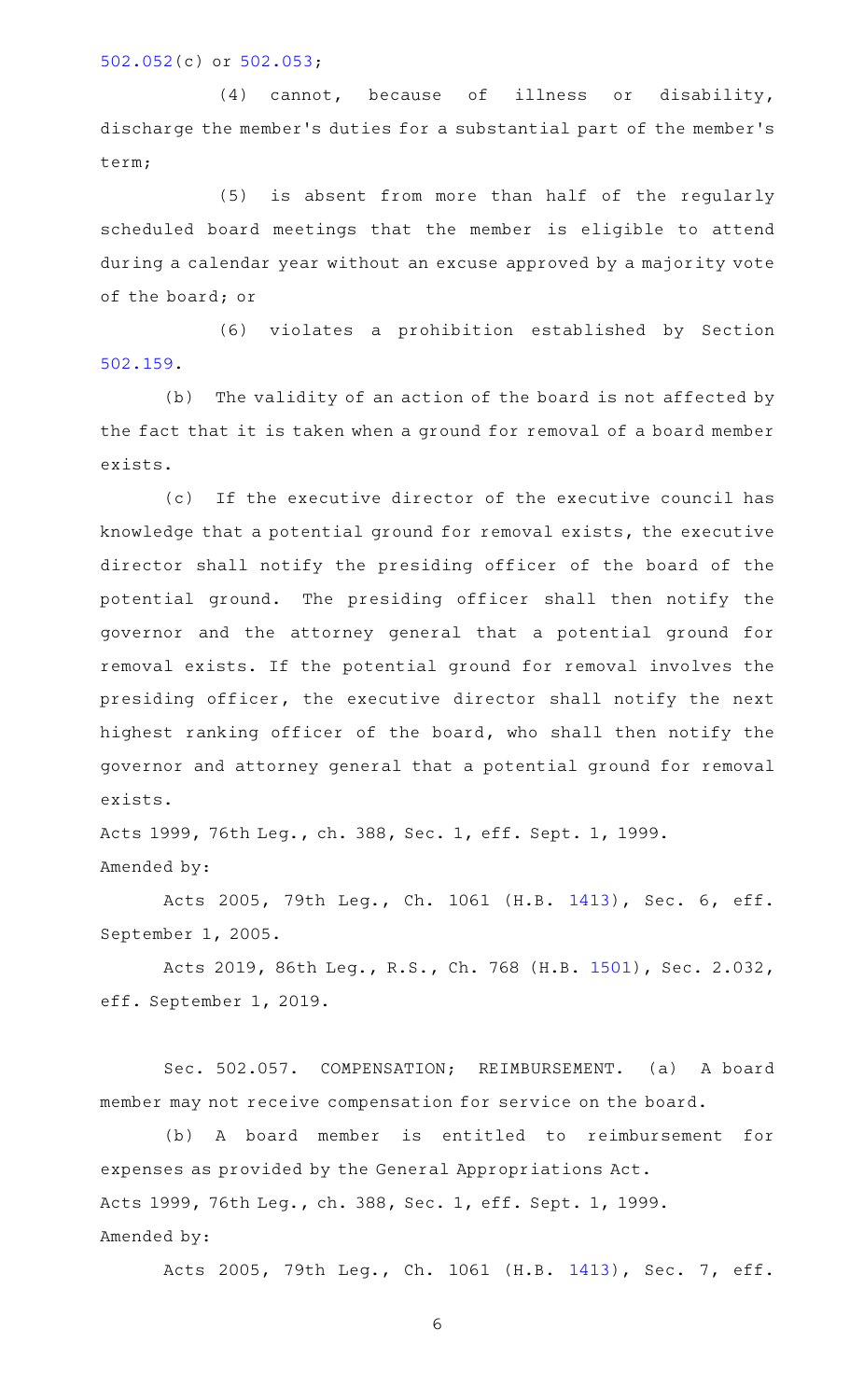Sec. 502.058. MEETINGS. (a) The board shall meet at least twice during each year.

(b) The board may meet at other times at the call of the presiding officer or as provided by board rule. Acts 1999, 76th Leg., ch. 388, Sec. 1, eff. Sept. 1, 1999.

Sec. 502.059. TRAINING REQUIREMENTS. (a) A person who is appointed to and qualifies for office as a member of the board may not vote, deliberate, or be counted as a member in attendance at a meeting of the board until the person completes a training program that complies with this section.

(b) The training program must provide the person with information regarding:

 $(1)$  the law governing board operations;

(2) the programs, functions, rules, and budget of the board;

(3) the scope of and limitations on the rulemaking authority of the board;

(4) the types of board rules, interpretations, and enforcement actions that may implicate federal antitrust law by limiting competition or impacting prices charged by persons engaged in a profession or business the board regulates, including any rule, interpretation, or enforcement action that:

(A) regulates the scope of practice of persons in a profession or business the board regulates;

(B) restricts advertising by persons in a profession or business the board regulates;

(C) affects the price of goods or services provided by persons in a profession or business the board regulates; or

(D) restricts participation in a profession or business the board regulates;

(5) the results of the most recent formal audit of the board;

 $(6)$  the requirements of: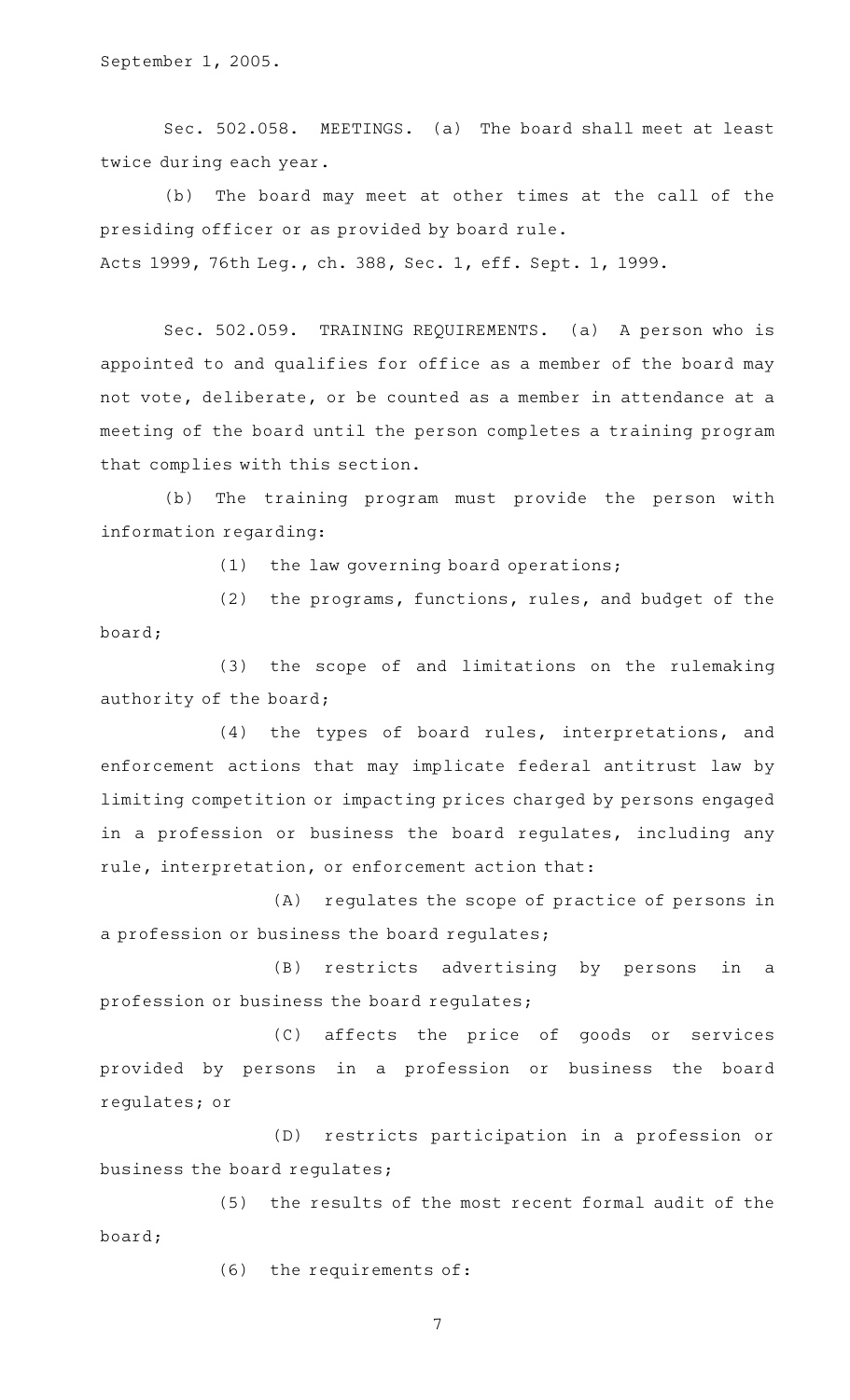(A) laws relating to open meetings, public information, administrative procedure, and disclosure of conflicts of interest; and

(B) other laws applicable to members of the board in performing their duties; and

(7) any applicable ethics policies adopted by the board or the Texas Ethics Commission.

(c)AAA person appointed to the board is entitled to reimbursement, as provided by the General Appropriations Act, for the travel expenses incurred in attending the training program regardless of whether the attendance at the program occurs before or after the person qualifies for office.

(d) The executive director of the executive council shall create a training manual that includes the information required by Subsection (b). The executive director shall distribute a copy of the training manual annually to each board member. Each member of the board shall sign and submit to the executive director a statement acknowledging that the member received and has reviewed the training manual.

Acts 1999, 76th Leg., ch. 388, Sec. 1, eff. Sept. 1, 1999. Amended by:

Acts 2005, 79th Leg., Ch. 1061 (H.B. [1413](http://www.legis.state.tx.us/tlodocs/79R/billtext/html/HB01413F.HTM)), Sec. 8, eff. September 1, 2005.

Acts 2019, 86th Leg., R.S., Ch. 768 (H.B. [1501\)](http://www.legis.state.tx.us/tlodocs/86R/billtext/html/HB01501F.HTM), Sec. 2.033, eff. September 1, 2019.

#### SUBCHAPTER D. POWERS AND DUTIES

Sec. 502.151. GENERAL POWERS AND DUTIES OF EXECUTIVE COUNCIL. The executive council shall:

(1) determine the qualifications and fitness of a license applicant under this chapter; and

(2) adopt a code of professional ethics for license holders.

Acts 1999, 76th Leg., ch. 388, Sec. 1, eff. Sept. 1, 1999.

Amended by:

Acts 2019, 86th Leg., R.S., Ch. 768 (H.B. [1501\)](http://www.legis.state.tx.us/tlodocs/86R/billtext/html/HB01501F.HTM), Sec. 2.035,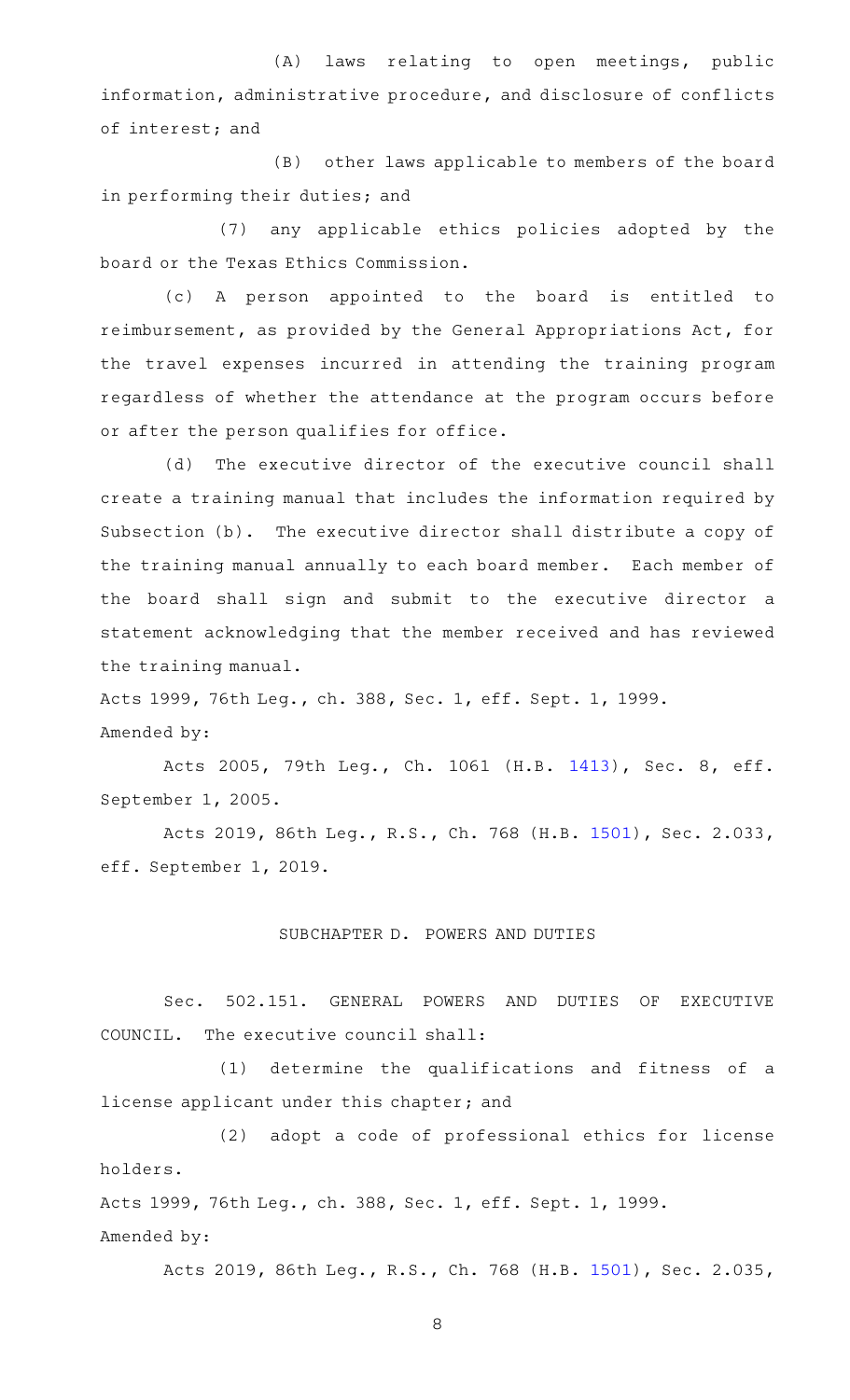eff. September 1, 2019.

Sec. 502.1515. BOARD DUTIES. The board shall propose to the executive council:

(1) rules regarding:

(A) the qualifications necessary to obtain a license, including rules limiting an applicant 's eligibility for a license based on the applicant 's criminal history;

(B) the scope of practice of and standards of care and ethical practice for marriage and family therapy; and

(C) continuing education requirements for license holders; and

(2) a schedule of sanctions for violations of this chapter or rules adopted under this chapter. Added by Acts 2019, 86th Leg., R.S., Ch. 768 (H.B. [1501](http://www.legis.state.tx.us/tlodocs/86R/billtext/html/HB01501F.HTM)), Sec. 2.036, eff. September 1, 2019.

Sec. 502.155. POWERS AND DUTIES REGARDING EXAMINATION. The executive council shall:

(1) determine the times and places for licensing examinations;

(2) offer examinations at least semiannually; and

(3) give reasonable public notice of the examinations in the manner provided by executive council rules. Acts 1999, 76th Leg., ch. 388, Sec. 1, eff. Sept. 1, 1999.

Amended by:

Acts 2019, 86th Leg., R.S., Ch. 768 (H.B. [1501\)](http://www.legis.state.tx.us/tlodocs/86R/billtext/html/HB01501F.HTM), Sec. 2.037, eff. September 1, 2019.

Sec. 502.159. EX PARTE COMMUNICATION PROHIBITED. A member of the executive council or board or an employee of the executive council who is assigned to make a decision, a finding of fact, or a conclusion of law in a proceeding pending before the executive council may not directly or indirectly communicate with a party to the proceeding or the party 's representative unless notice and an opportunity to participate are given to each party to the proceeding.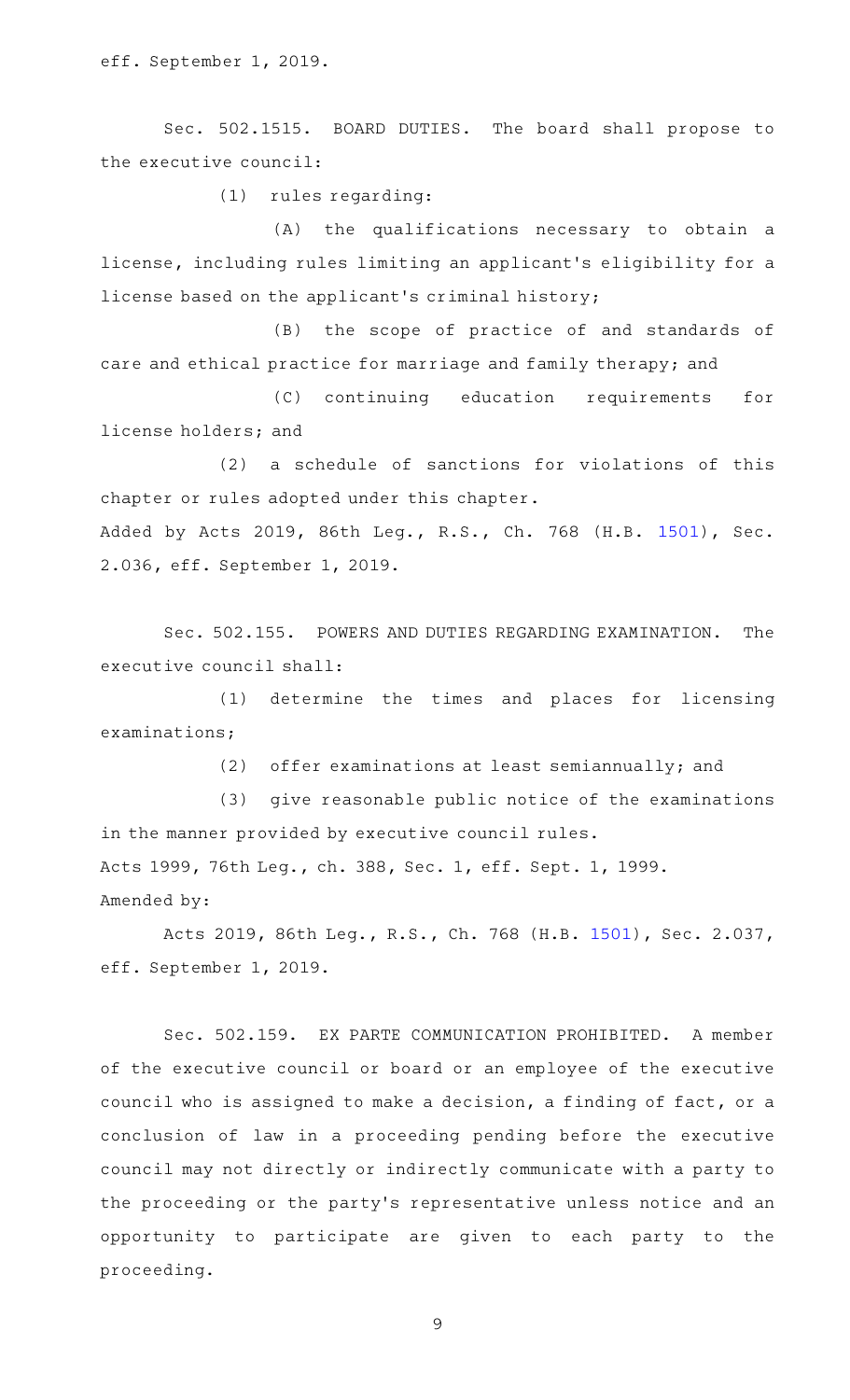Acts 1999, 76th Leg., ch. 388, Sec. 1, eff. Sept. 1, 1999. Amended by:

Acts 2019, 86th Leg., R.S., Ch. 768 (H.B. [1501\)](http://www.legis.state.tx.us/tlodocs/86R/billtext/html/HB01501F.HTM), Sec. 2.038, eff. September 1, 2019.

SUBCHAPTER F. LICENSE REQUIREMENTS AND EXEMPTIONS

Sec. 502.251. LICENSE REQUIRED. (a) A person may not practice as a marriage and family therapist unless the person holds a license under this chapter or is exempt under Section [502.004](http://www.statutes.legis.state.tx.us/GetStatute.aspx?Code=OC&Value=502.004).

(b) A person may not use the title "licensed marriage and family therapist" or "licensed marriage and family therapist associate," as appropriate, unless the person is licensed under this chapter.

(c) A person may not use a title that implies that the person is licensed or certified in marriage and family therapy unless the person is:

 $(1)$  licensed under this chapter; or

(2) authorized to perform marriage and family therapy in the course and scope of another license issued under a law of this state.

Acts 1999, 76th Leg., ch. 388, Sec. 1, eff. Sept. 1, 1999. Amended by Acts 2001, 77th Leg., ch. 1420, Sec. 14.254(a), eff. Sept. 1, 2001.

Sec. 502.252. LICENSE APPLICATION. (a) An applicant for a license must:

(1) file a written application with the executive council on a form prescribed by the executive council; and

 $(2)$  pay the appropriate application fee.

(b) To qualify for a license as a licensed marriage and family therapist associate, a person must:

 $(1)$  be at least 18 years of age;

(2) have completed a graduate internship in marriage and family therapy, or an equivalent internship, as approved by the executive council;

(3) pass the license examination and jurisprudence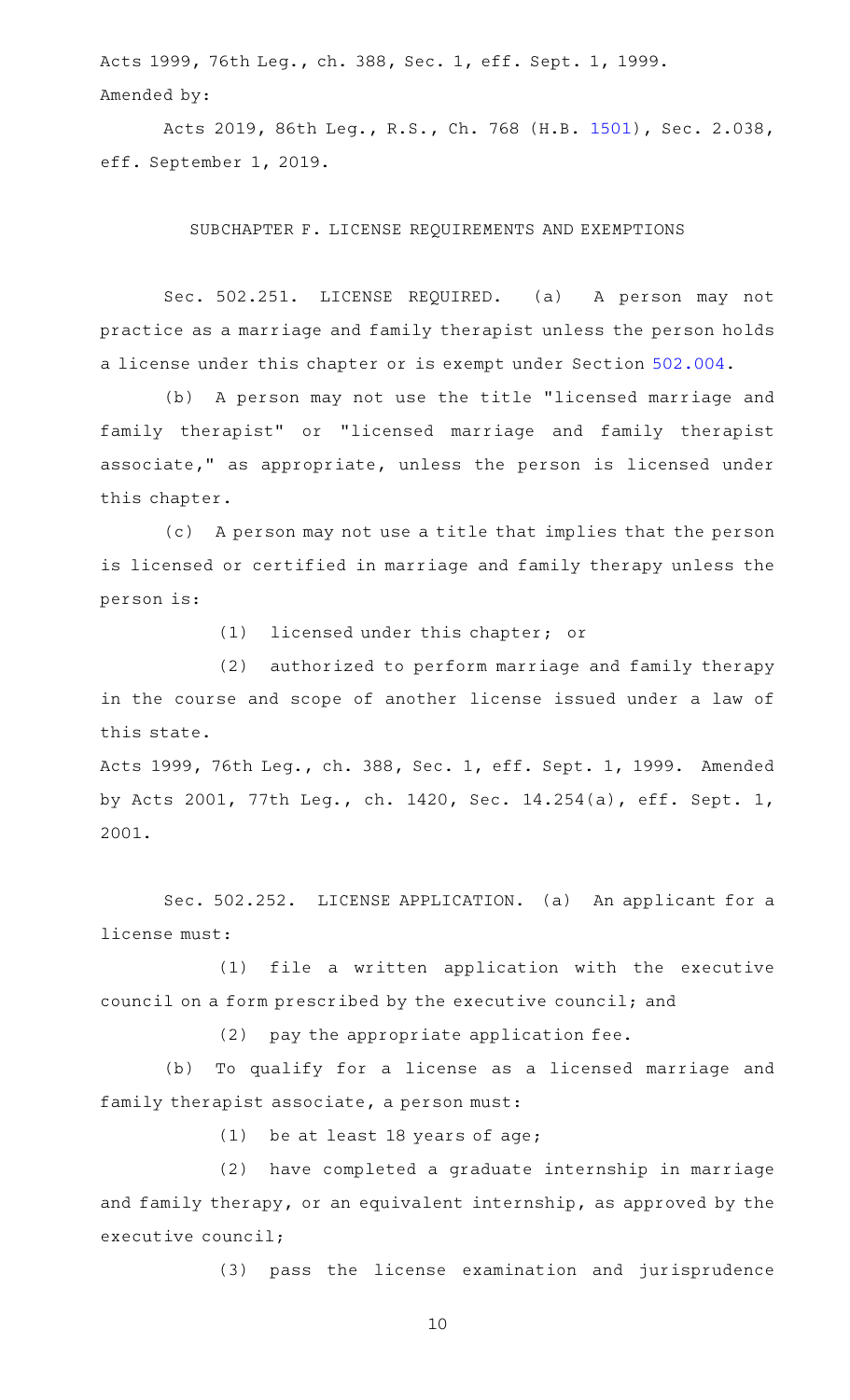examination determined by the board;

(4) hold a master's or doctoral degree in marriage and family therapy or in a related mental health field with coursework and training determined by the executive council to be substantially equivalent to a graduate degree in marriage and family therapy from a regionally accredited institution of higher education or an institution of higher education approved by the executive council;

(5) have not been convicted of a felony or a crime involving moral turpitude;

(6) not use drugs or alcohol to an extent that affects the applicant 's professional competency;

(7) not have had a license or certification revoked by a licensing agency or by a certifying professional organization; and

(8) not have engaged in fraud or deceit in applying for a license under this chapter.

(c) An applicant is eligible to apply for a license as a licensed marriage and family therapist if the person:

(1) meets the requirements of Subsection  $(b)$ ;

(2) after receipt of a degree described by Subsection (b)(4), has completed two years of work experience in marriage and family therapist services that includes at least 3,000 hours of clinical practice consisting of at least 1,500 hours of direct clinical services, including a minimum number of hours providing direct clinical services to couples or families as required by executive council rule; and

(3) has completed, in a manner acceptable to the executive council, at least 200 hours of supervised provision of direct clinical services by the applicant, 100 hours of which must be supervised on an individual basis.

Acts 1999, 76th Leg., ch. 388, Sec. 1, eff. Sept. 1, 1999. Amended by Acts 2001, 77th Leg., ch. 1420, Sec. 14.255(a), eff. Sept. 1, 2001.

### Amended by:

Acts 2005, 79th Leg., Ch. 1061 (H.B. [1413](http://www.legis.state.tx.us/tlodocs/79R/billtext/html/HB01413F.HTM)), Sec. 13, eff. September 1, 2005.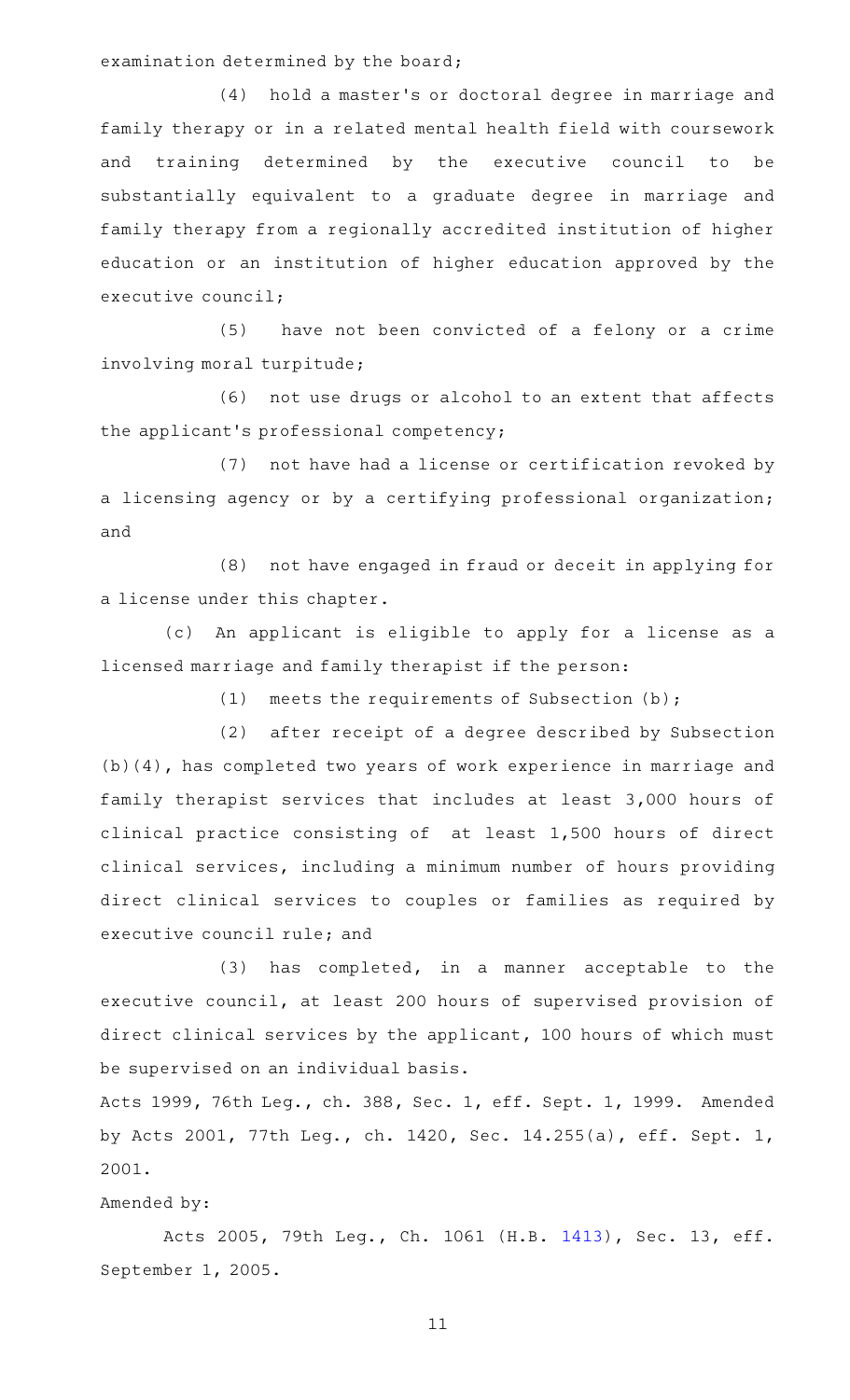Acts 2019, 86th Leg., R.S., Ch. 768 (H.B. [1501\)](http://www.legis.state.tx.us/tlodocs/86R/billtext/html/HB01501F.HTM), Sec. 2.039, eff. September 1, 2019.

Sec. 502.253. APPLICATION REVIEW; ELIGIBILITY  $EXAMPLEXAMINATION.$  (a) The executive council shall investigate each application and any other information submitted by the applicant.

(b) Not later than the 90th day after the date the executive council receives the completed application from a person seeking a license as a licensed marriage and family therapist associate, the executive council shall notify the applicant whether the application has been accepted or rejected.

(c) An applicant for a license as a licensed marriage and family therapist associate is eligible to take the examination if the applicant:

(1) is enrolled in a graduate internship described by Section [502.252\(](http://www.statutes.legis.state.tx.us/GetStatute.aspx?Code=OC&Value=502.252)b)(2) and provides proof to the executive council that the applicant is a student in good standing in an educational program described by Section [502.252\(](http://www.statutes.legis.state.tx.us/GetStatute.aspx?Code=OC&Value=502.252)b)(4); or

(2) has completed the internship described by Subdivision (1).

(d) A notice that an application is rejected must state the reason for the rejection.

Acts 1999, 76th Leg., ch. 388, Sec. 1, eff. Sept. 1, 1999. Amended by Acts 2001, 77th Leg., ch. 1420, Sec. 14.255(a), eff. Sept. 1, 2001.

## Amended by:

Acts 2019, 86th Leg., R.S., Ch. 768 (H.B. [1501\)](http://www.legis.state.tx.us/tlodocs/86R/billtext/html/HB01501F.HTM), Sec. 2.040, eff. September 1, 2019.

Sec. 502.254. LICENSE EXAMINATION. (a) Each applicant for a license under this chapter must pass an examination described by Section [502.252\(](http://www.statutes.legis.state.tx.us/GetStatute.aspx?Code=OC&Value=502.252)b)(3).

(b) An applicant for a license as a licensed marriage and family therapist associate under Section [502.252\(](http://www.statutes.legis.state.tx.us/GetStatute.aspx?Code=OC&Value=502.252)b) must:

(1) file an application on a form prescribed by the executive council not later than the 90th day before the date of the examination; and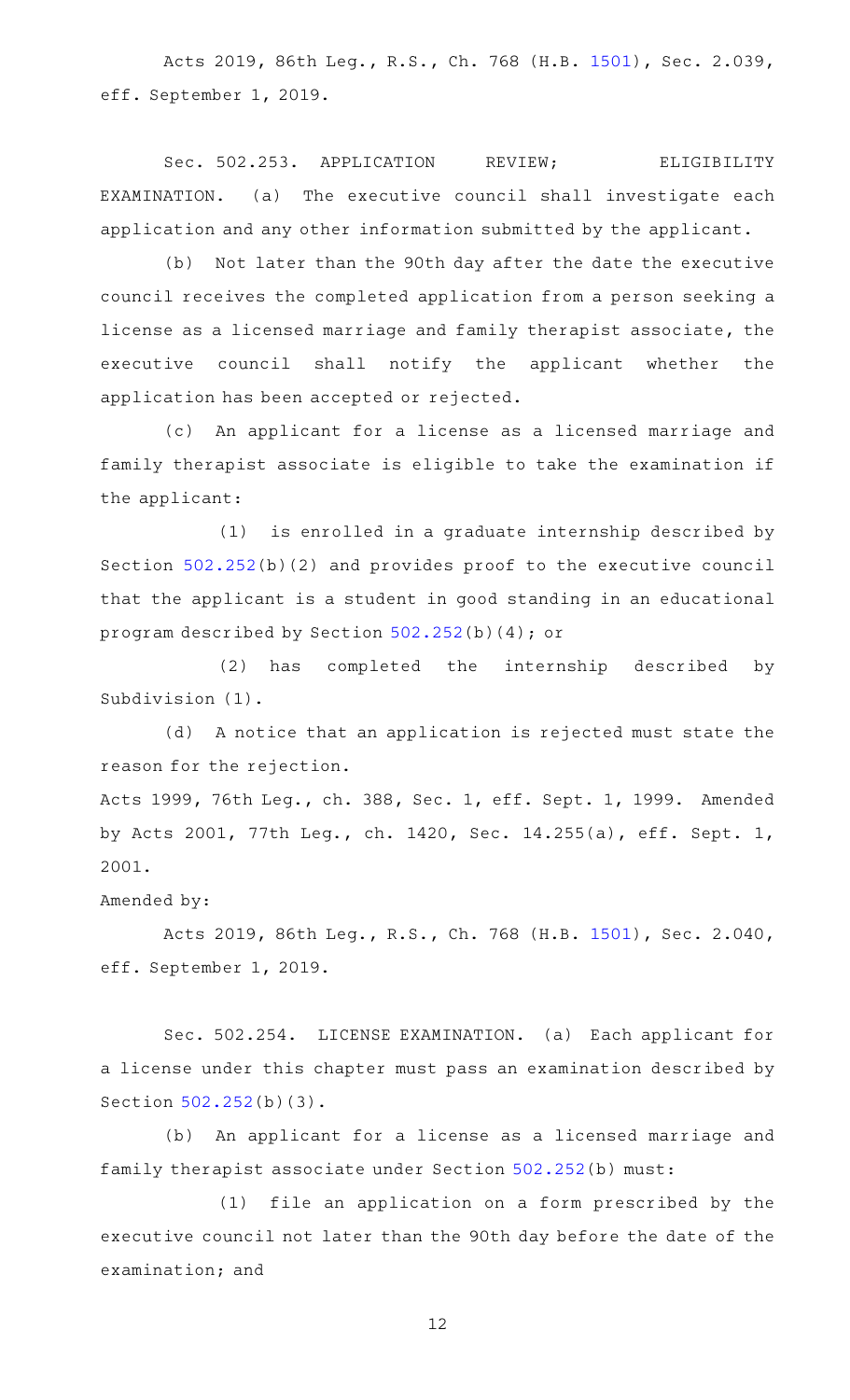$(2)$  pay the examination fee.

(c) The examination consists of a written examination.

(d) The executive council shall have any written portion of an examination validated by an independent testing professional. Acts 1999, 76th Leg., ch. 388, Sec. 1, eff. Sept. 1, 1999. Amended by Acts 2001, 77th Leg., ch. 1420, Sec. 14.255(a), eff. Sept. 1, 2001.

Amended by:

Acts 2005, 79th Leg., Ch. 1061 (H.B. [1413](http://www.legis.state.tx.us/tlodocs/79R/billtext/html/HB01413F.HTM)), Sec. 14, eff. September 1, 2005.

Acts 2005, 79th Leg., Ch. 1061 (H.B. [1413](http://www.legis.state.tx.us/tlodocs/79R/billtext/html/HB01413F.HTM)), Sec. 15, eff. September 1, 2005.

Acts 2015, 84th Leg., R.S., Ch. 1 (S.B. [219](http://www.legis.state.tx.us/tlodocs/84R/billtext/html/SB00219F.HTM)), Sec. 5.094, eff. April 2, 2015.

Acts 2019, 86th Leg., R.S., Ch. 768 (H.B. [1501\)](http://www.legis.state.tx.us/tlodocs/86R/billtext/html/HB01501F.HTM), Sec. 2.041, eff. September 1, 2019.

Sec. 502.2541. JURISPRUDENCE EXAMINATION. (a) The board shall develop a jurisprudence examination to determine an applicant 's knowledge of this chapter, rules adopted under this chapter, and any other applicable laws of this state affecting the applicant's practice of marriage and family therapy. The executive council shall administer the examination at least twice each calendar year.

(b) The executive council shall adopt rules to implement this section, including rules related to the development and administration of the examination, examination fees, guidelines for reexamination, grading the examination, and providing notice of examination results.

Added by Acts 2005, 79th Leg., Ch. 1061 (H.B. [1413](http://www.legis.state.tx.us/tlodocs/79R/billtext/html/HB01413F.HTM)), Sec. 16, eff. September 1, 2005.

Amended by:

Acts 2019, 86th Leg., R.S., Ch. 768 (H.B. [1501\)](http://www.legis.state.tx.us/tlodocs/86R/billtext/html/HB01501F.HTM), Sec. 2.042, eff. September 1, 2019.

Sec. 502.2545. WAIVER OF EXAMINATION FOR CERTAIN APPLICANTS. (a) The executive council may waive the requirement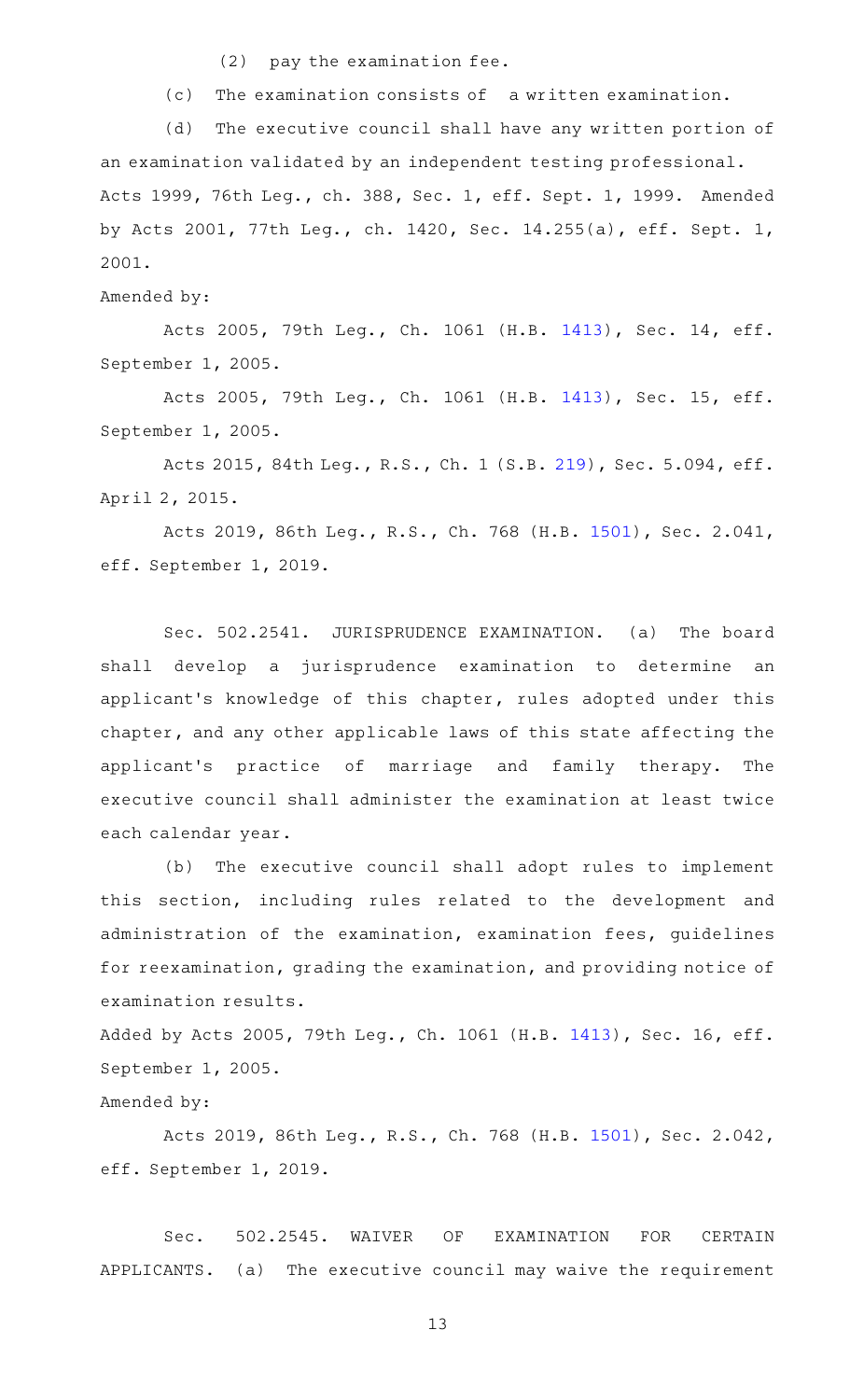that an applicant for a license as a licensed marriage and family therapist pass the examination required by Section [502.254](http://www.statutes.legis.state.tx.us/GetStatute.aspx?Code=OC&Value=502.254) if the applicant:

(1) is a provisional license holder under Section [502.259](http://www.statutes.legis.state.tx.us/GetStatute.aspx?Code=OC&Value=502.259) and the executive council determines that the applicant possesses sufficient education and professional experience to receive a license without further examination; or

(2) holds a license issued by another licensing agency in a profession related to the practice of marriage and family therapy and the executive council determines that the applicant possesses sufficient education and professional experience to receive a license without satisfying the examination requirements of this chapter.

(b) The executive council may adopt rules necessary to administer this section, including rules under Subsection (a)(2) prescribing the professions that are related to the practice of marriage and family therapy.

Added by Acts 2001, 77th Leg., ch. 1420, Sec. 14.256(a), eff. Sept. 1, 2001.

Amended by:

Acts 2019, 86th Leg., R.S., Ch. 768 (H.B. [1501\)](http://www.legis.state.tx.us/tlodocs/86R/billtext/html/HB01501F.HTM), Sec. 2.043, eff. September 1, 2019.

Sec. 502.257. ISSUANCE OF LICENSE. The executive council shall issue a license as a licensed marriage and family therapist associate or licensed marriage and family therapist, as appropriate, to an applicant who:

 $(1)$  complies with the requirements of this chapter;

(2) passes the licensing examination, unless the executive council exempts the person from the examination requirement; and

(3) pays the required fees.

Acts 1999, 76th Leg., ch. 388, Sec. 1, eff. Sept. 1, 1999. Amended by Acts 2001, 77th Leg., ch. 1420, Sec. 14.257(a), eff. Sept. 1, 2001.

## Amended by:

Acts 2019, 86th Leg., R.S., Ch. 768 (H.B. [1501\)](http://www.legis.state.tx.us/tlodocs/86R/billtext/html/HB01501F.HTM), Sec. 2.044,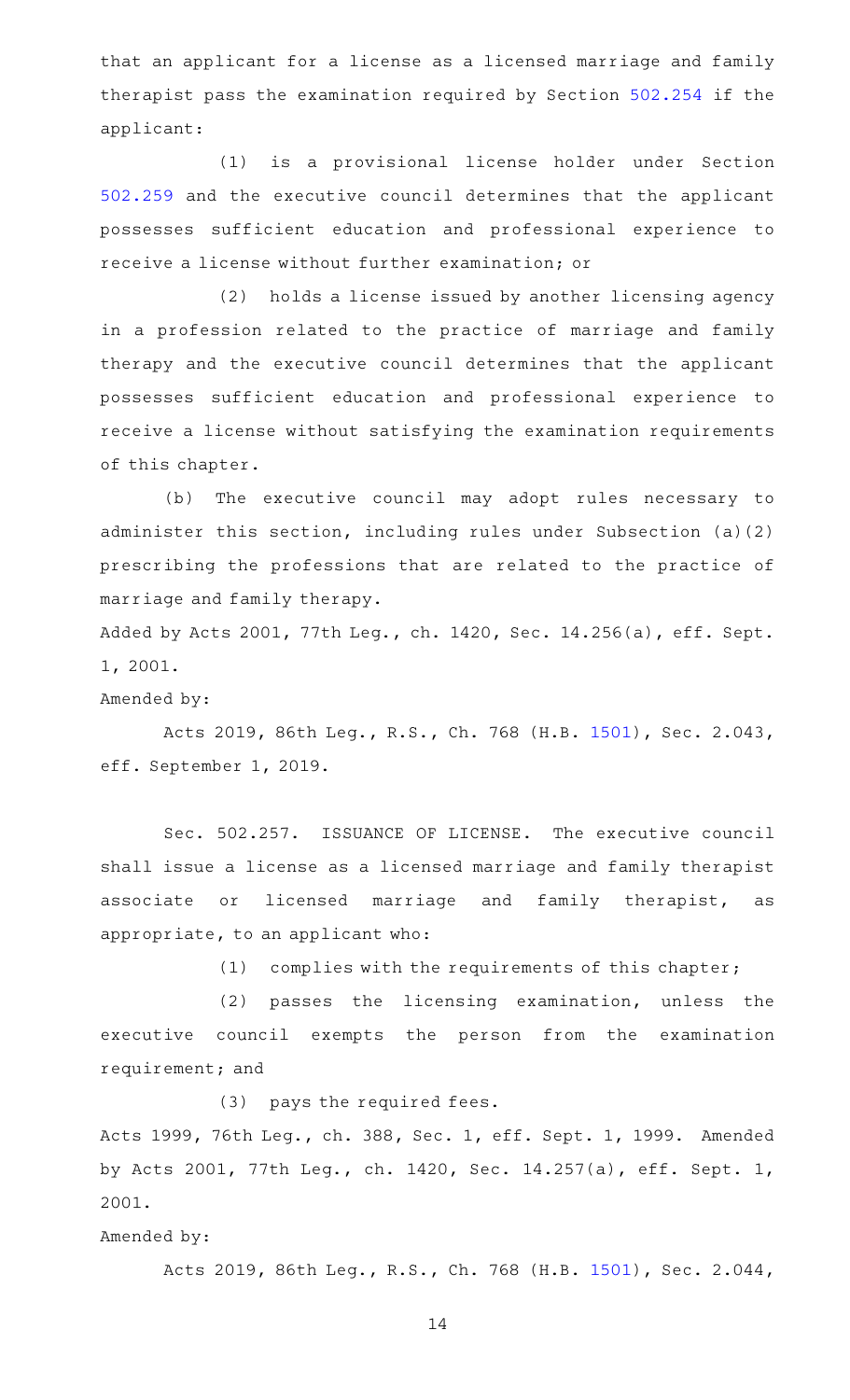Sec. 502.258. TEMPORARY LICENSE. (a) The executive council by rule may provide for the issuance of a temporary license.

(b) Rules adopted under this section must include a time limit for temporary licenses.

Acts 1999, 76th Leg., ch. 388, Sec. 1, eff. Sept. 1, 1999.

Amended by:

Acts 2019, 86th Leg., R.S., Ch. 768 (H.B. [1501\)](http://www.legis.state.tx.us/tlodocs/86R/billtext/html/HB01501F.HTM), Sec. 2.045, eff. September 1, 2019.

Sec. 502.259. PROVISIONAL LICENSE. (a) The executive council may grant a provisional license to practice as a marriage and family therapist in this state without examination to an applicant who is licensed or otherwise registered as a marriage and family therapist by another state or jurisdiction if the requirements to be licensed or registered in the other state or jurisdiction were, on the date the person was licensed or registered, substantially equal to the requirements of this chapter.

(b) An applicant for a provisional license must:

(1) be licensed in good standing as a marriage and family therapist in another state or jurisdiction that has licensing requirements that are substantially equal to the requirements of this chapter;

 $(2)$  have passed a national or other examination that:

 $(A)$  is recognized by the executive council; and

(B) relates to marriage and family therapy; and

(3) be sponsored by a person licensed by the executive council with whom the provisional license holder may practice under this section.

(c) An applicant may be excused from the requirement of Subsection (b)(3) if the executive council determines that compliance with that subsection constitutes a hardship to the applicant.

(d) A provisional license is valid until the date the executive council approves or denies the provisional license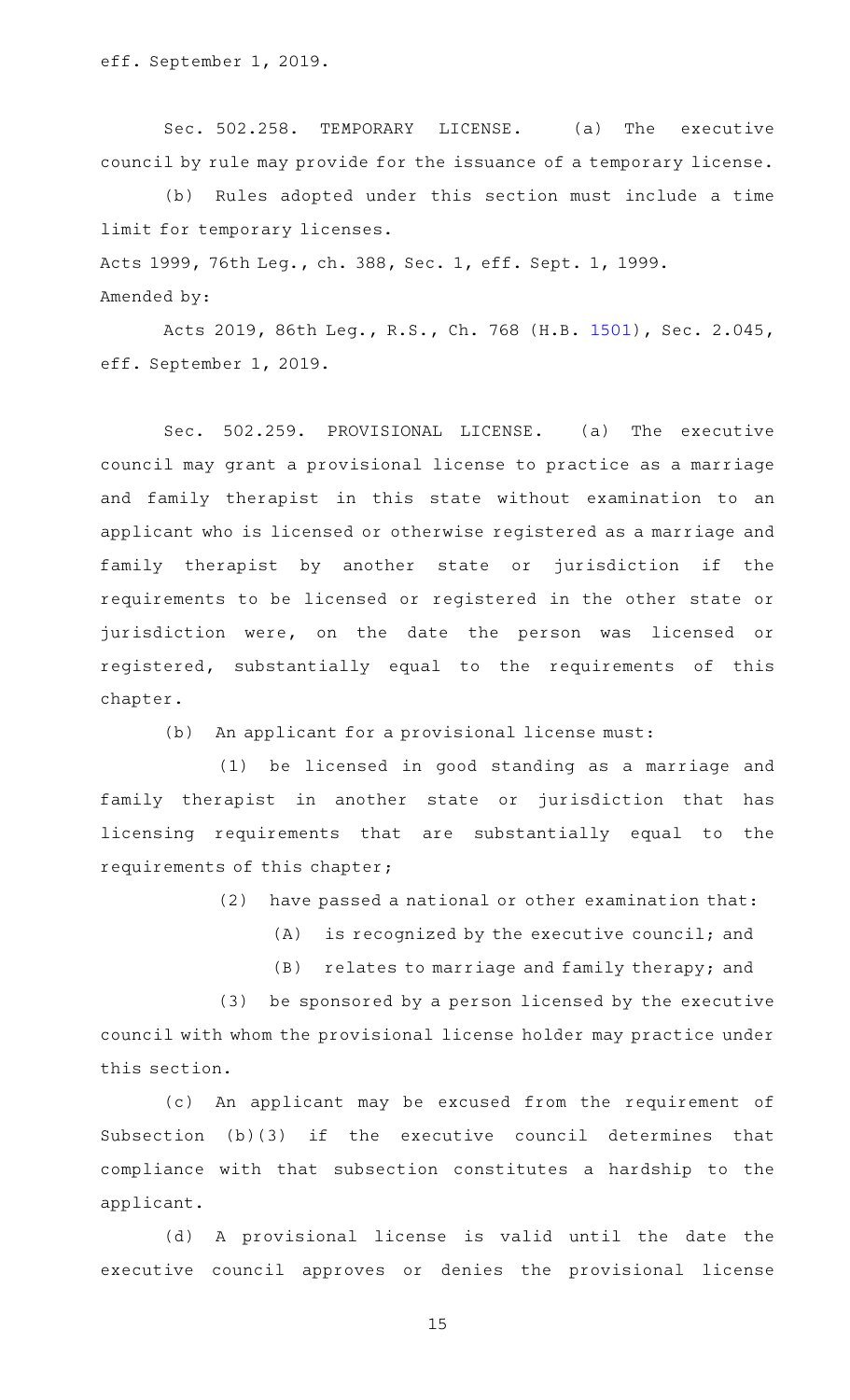holder's application for a license under Section [502.257.](http://www.statutes.legis.state.tx.us/GetStatute.aspx?Code=OC&Value=502.257) The executive council shall complete processing of a provisional license holder 's application for a license not later than the 180th day after the date the provisional license is issued. The executive council may extend this period to allow for the receipt and tabulation of pending examination results.

(e) The executive council shall issue a license under Section [502.257](http://www.statutes.legis.state.tx.us/GetStatute.aspx?Code=OC&Value=502.257) to a provisional license holder if:

(1) the provisional license holder passes the examination required by Section [502.254](http://www.statutes.legis.state.tx.us/GetStatute.aspx?Code=OC&Value=502.254);

(2) the executive council verifies that the provisional license holder satisfies the academic and experience requirements of this chapter; and

(3) the provisional license holder satisfies any other license requirements under this chapter. Acts 1999, 76th Leg., ch. 388, Sec. 1, eff. Sept. 1, 1999. Amended by:

Acts 2019, 86th Leg., R.S., Ch. 768 (H.B. [1501\)](http://www.legis.state.tx.us/tlodocs/86R/billtext/html/HB01501F.HTM), Sec. 2.046, eff. September 1, 2019.

Sec. 502.260. INACTIVE STATUS. (a) The executive council may place a license holder 's license under this chapter on inactive status if the holder is not actively engaged in the practice of marriage and family therapy and the holder submits a written request to the executive council before the expiration of the holder 's license.

(b) The executive council shall maintain a list of each license holder whose license is on inactive status.

(c) A license holder whose license is on inactive status:

 $(1)$  is not required to pay a renewal fee; and

(2) may not perform an activity regulated under this chapter.

(d) The executive council shall remove the license holder's license from inactive status if the person:

 $(1)$  notifies the executive council in writing that the person intends to return to active practice;

 $(2)$  pays an administrative fee; and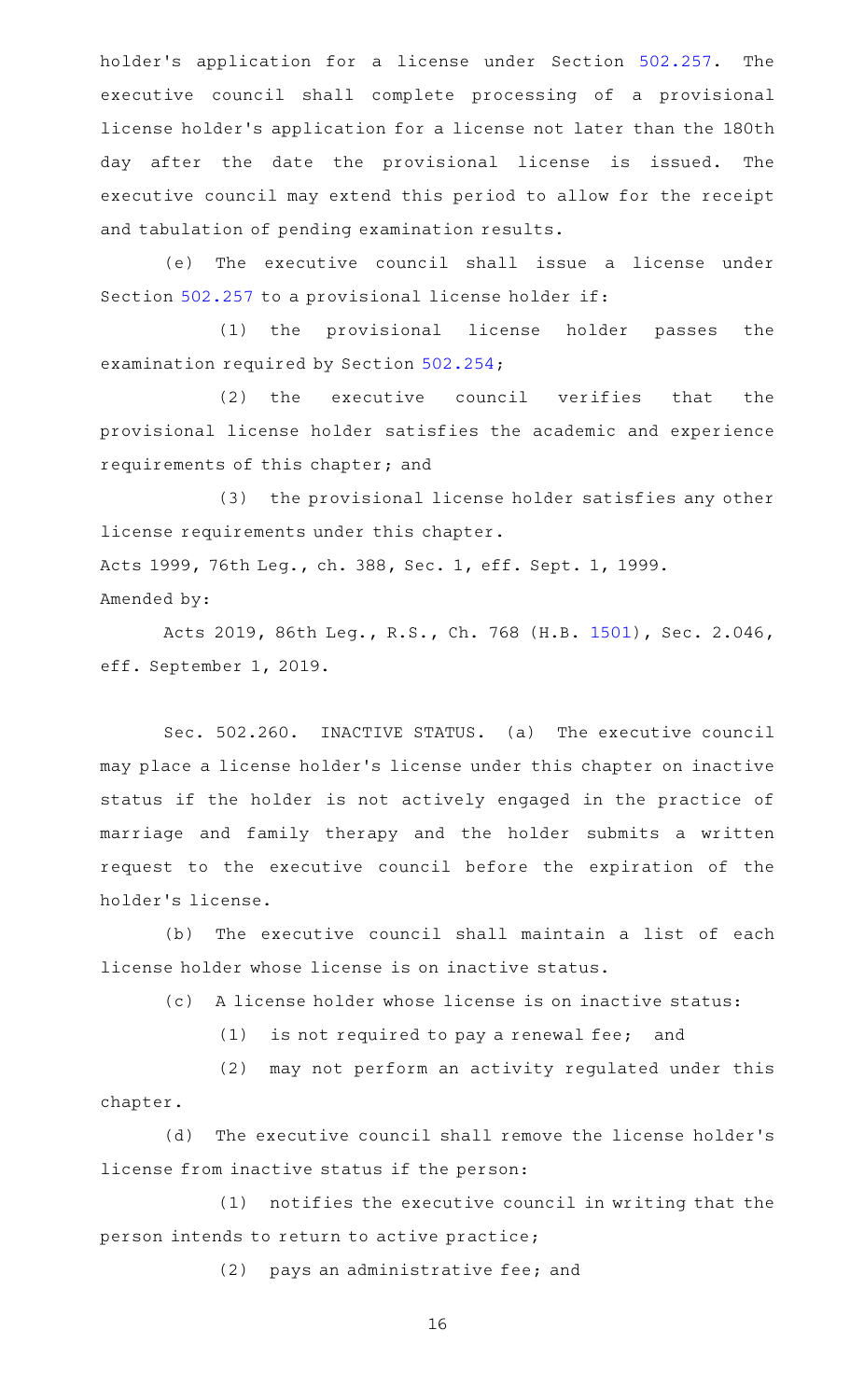(3) complies with educational or other requirements the executive council adopts by rule.

Acts 1999, 76th Leg., ch. 388, Sec. 1, eff. Sept. 1, 1999. Amended by:

Acts 2015, 84th Leg., R.S., Ch. 1 (S.B. [219](http://www.legis.state.tx.us/tlodocs/84R/billtext/html/SB00219F.HTM)), Sec. 5.095, eff. April 2, 2015.

Acts 2019, 86th Leg., R.S., Ch. 768 (H.B. [1501\)](http://www.legis.state.tx.us/tlodocs/86R/billtext/html/HB01501F.HTM), Sec. 2.047, eff. September 1, 2019.

Sec. 502.261. DUTIES OF LICENSE HOLDER. (a) A license holder shall display the license holder 's license in a conspicuous manner in the person's principal place of practice.

(b) Each license holder shall notify the executive council of the license holder 's current address. Acts 1999, 76th Leg., ch. 388, Sec. 1, eff. Sept. 1, 1999. Amended by:

Acts 2019, 86th Leg., R.S., Ch. 768 (H.B. [1501\)](http://www.legis.state.tx.us/tlodocs/86R/billtext/html/HB01501F.HTM), Sec. 2.048, eff. September 1, 2019.

## SUBCHAPTER G. LICENSE RENEWAL

Sec. 502.301. RENEWAL OF LICENSE. (a) A license issued under this chapter is subject to biennial renewal. The executive council shall adopt a system under which licenses expire on various dates during the year.

(b) Repealed by Acts 2019, 86th Leg., R.S., Ch. 768 (H.B. [1501](http://www.legis.state.tx.us/tlodocs/86R/billtext/html/HB01501F.HTM)), Sec. 2.113(50), eff. September 1, 2019.

(c) Repealed by Acts 2019, 86th Leg., R.S., Ch. 768 (H.B. [1501](http://www.legis.state.tx.us/tlodocs/86R/billtext/html/HB01501F.HTM)), Sec. 2.113(50), eff. September 1, 2019.

(d) Repealed by Acts 2019, 86th Leg., R.S., Ch. 768 (H.B. [1501](http://www.legis.state.tx.us/tlodocs/86R/billtext/html/HB01501F.HTM)), Sec. 2.113(50), eff. September 1, 2019.

(e) Repealed by Acts 2019, 86th Leg., R.S., Ch. 768 (H.B. [1501](http://www.legis.state.tx.us/tlodocs/86R/billtext/html/HB01501F.HTM)), Sec. 2.113(50), eff. September 1, 2019. Acts 1999, 76th Leg., ch. 388, Sec. 1, eff. Sept. 1, 1999. Amended by:

Acts 2005, 79th Leg., Ch. 1061 (H.B. [1413](http://www.legis.state.tx.us/tlodocs/79R/billtext/html/HB01413F.HTM)), Sec. 17, eff. September 1, 2005.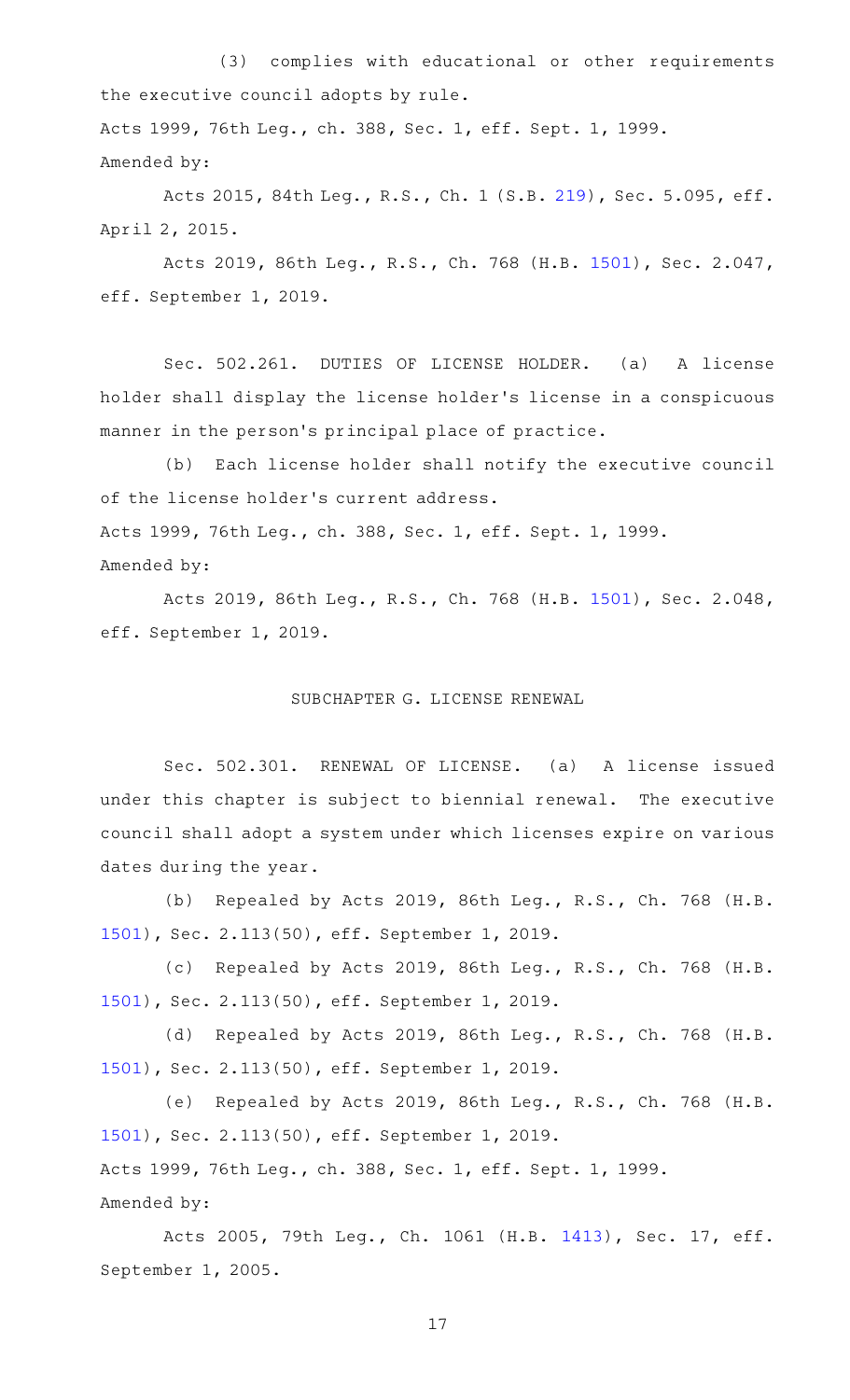Acts 2019, 86th Leg., R.S., Ch. 768 (H.B. [1501\)](http://www.legis.state.tx.us/tlodocs/86R/billtext/html/HB01501F.HTM), Sec. 2.049, eff. September 1, 2019.

Acts 2019, 86th Leg., R.S., Ch. 768 (H.B. [1501\)](http://www.legis.state.tx.us/tlodocs/86R/billtext/html/HB01501F.HTM), Sec. 2.113(50), eff. September 1, 2019.

#### SUBCHAPTER H. DISCIPLINARY ACTIONS

Sec. 502.351. GROUNDS FOR DISCIPLINARY ACTIONS. The executive council shall take disciplinary action under Subchapter G, Chapter [507,](http://www.statutes.legis.state.tx.us/GetStatute.aspx?Code=OC&Value=507) against a license holder who:

(1) is convicted of a misdemeanor involving moral turpitude or a felony;

(2) obtains or attempts to obtain a license by fraud or deception;

(3) uses drugs or alcohol to an extent that affects the license holder 's professional competence;

(4) performs professional duties in a grossly negligent manner;

(5) is adjudicated as mentally incompetent by a court;

 $(6)$  practices in a manner that is detrimental to the public health or welfare;

(7) advertises in a manner that tends to deceive or defraud the public;

(8) has a license or certification revoked by a licensing agency or a certifying professional organization;

(9) violates this chapter or a rule or code of ethics adopted under this chapter; or

(10) commits an act for which liability exists under Chapter [81,](http://www.statutes.legis.state.tx.us/GetStatute.aspx?Code=CP&Value=81) Civil Practice and Remedies Code.

Acts 1999, 76th Leg., ch. 388, Sec. 1, eff. Sept. 1, 1999.

Amended by:

Acts 2005, 79th Leg., Ch. 1061 (H.B. [1413](http://www.legis.state.tx.us/tlodocs/79R/billtext/html/HB01413F.HTM)), Sec. 19, eff. September 1, 2005.

Acts 2019, 86th Leg., R.S., Ch. 768 (H.B. [1501\)](http://www.legis.state.tx.us/tlodocs/86R/billtext/html/HB01501F.HTM), Sec. 2.051, eff. September 1, 2019.

Sec. 502.357. GROUNDS FOR REFUSING RENEWAL. The executive